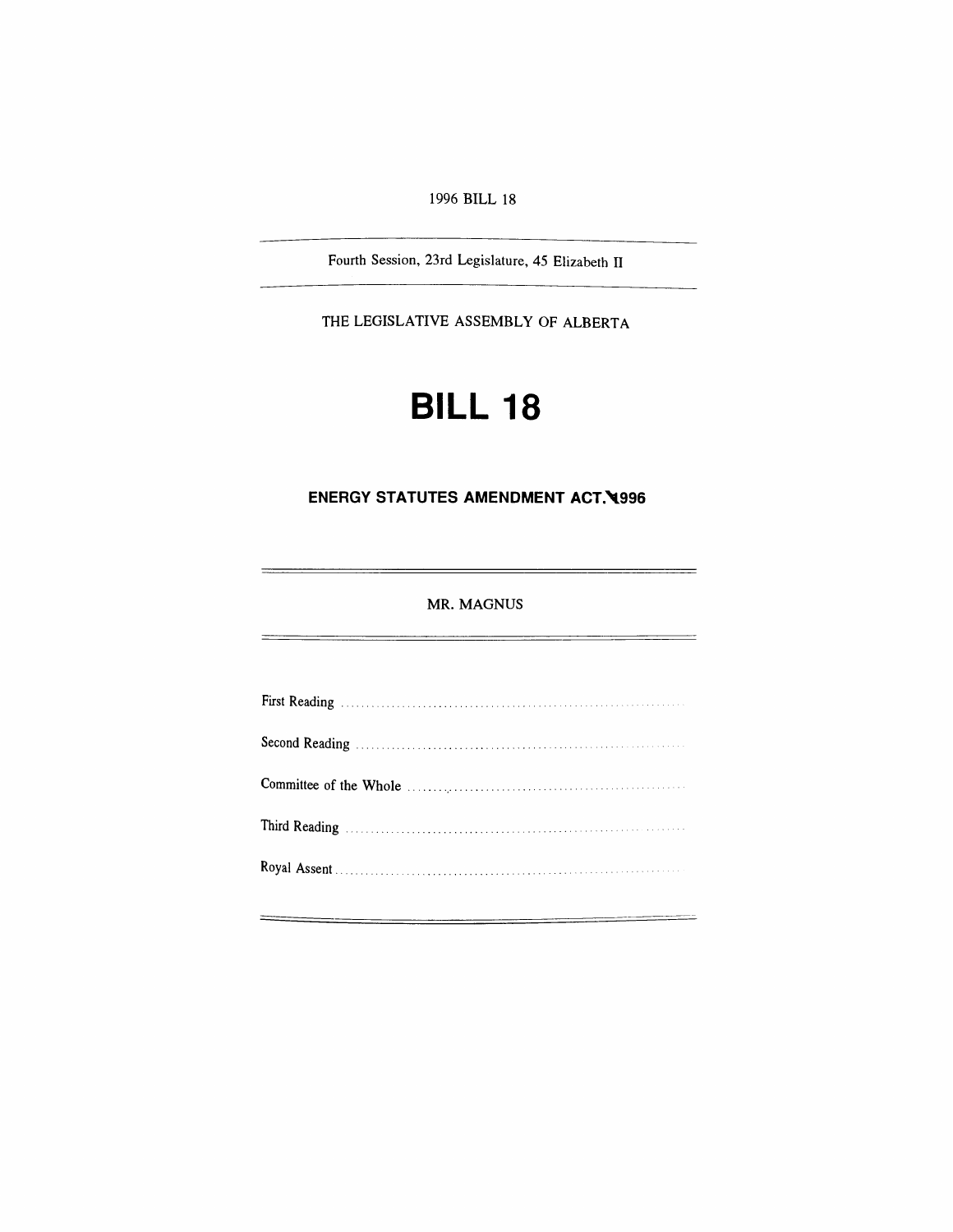*Bill 18 Mr. Magnus*

## *BILL 18*

*1996*

## *ENERGY STATUTES AMENDMENT ACT, 1996*

*(Assented to , 1996)*

 $\mathcal{L}$ 

*HER MAJESTY, by and with the advice and consent of the Legislative Assembly of Alberta, enacts as follows:*

#### *Gas Resources Preservation Act*

*Amends SA 1984 cG-3.1*

*1(1) The Gas Resources Preservation Act is amended by this section.*

*(2) Section 5(e) is repealed.*

- *(3) Section 9 is amended*
	- *(a) by renumbering it as section 9(2) and adding the following before subsection (2):*

*9(1) In this section, "core consumer" means a core consumer as defined in the regulations.*

*(b) by adding the following after subsection (2):*

*(3) If the Board is of the opinion that an emergency described in subsection (2) poses a threat to life or property of core consumers in Alberta, the Board may require the*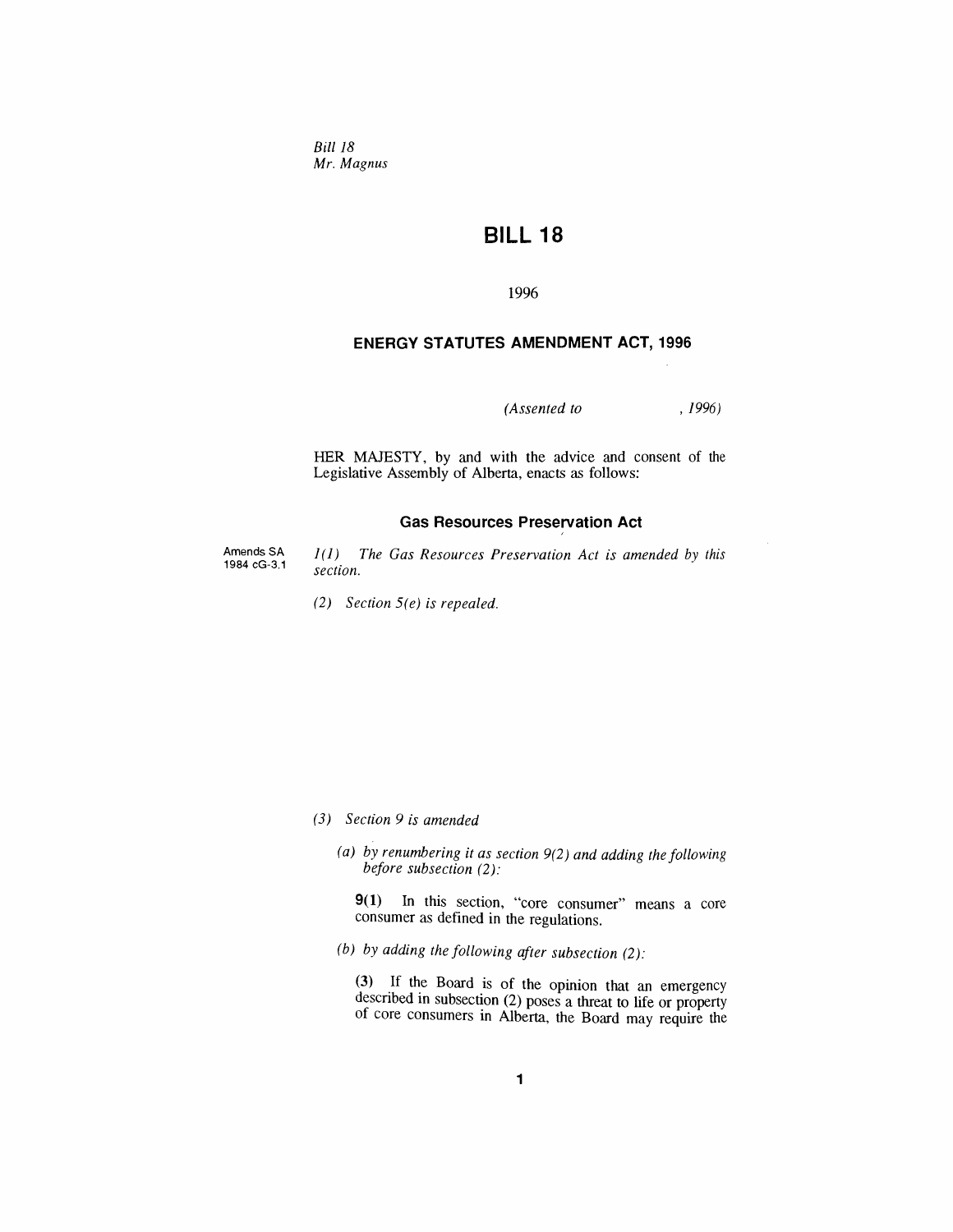#### *Explanatory Notes*

#### *Gas Resources Preservation Act*

*1(1) Amends chapter G-3.1 of the Statutes of Alberta, 1984.*

*(2) Section 5(e) presently reads:*

*5 Without limiting the generality of section 4, the terms and conditions prescribed by the Board may include all or any of the following:*

- *(e) a condition that the permittee will supply gas or propane at a reasonable price to any community or consumer in Alberta that is willing to take delivery ofgas or propane at a point on the pipeline transmitting the gas or propane, or at a processing plant producing the propane and that, in the opinion ofthe Board, can reasonably be supplied by the permittee;*
- *(3) Section 9 presently reads:*

*9 Notwithstanding any permit or any enactment, if, in the opinion of the Board, an emergency jeopardizes an adequate supply of gas or propane to consumers in Alberta, the Board may, with the approval of the Lieutenant Governor in Council, as long as the emergency, in the Board's opinion, continues, andfor the purpose of meeting the emergency, require the diversion of any gas or propane intendedfor use outside Alberta to any other uses the Board directs.*

*Explanatory Notes*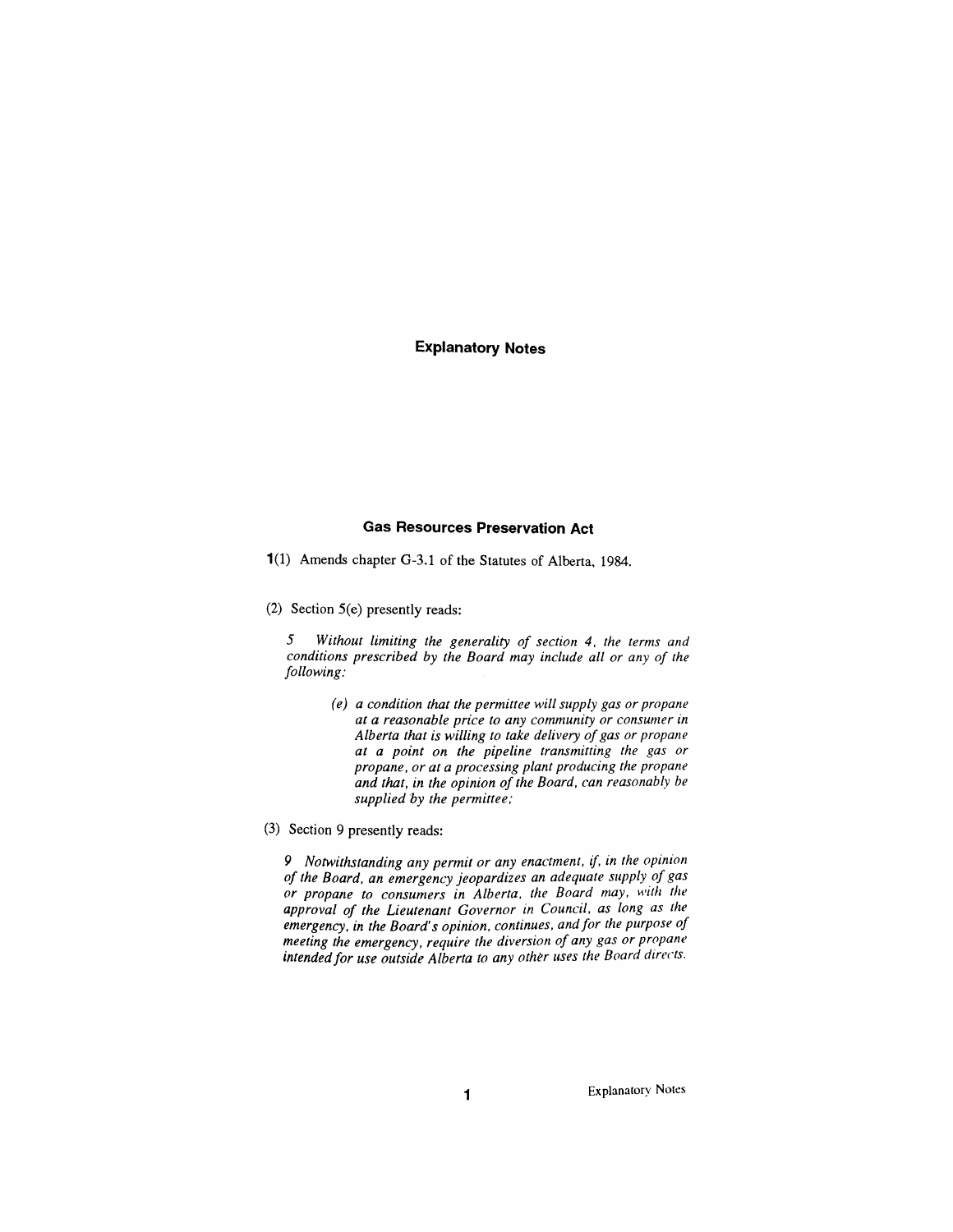*diversion of gas under subsection (2) without the approval of the Lieutenant Governor in Council.*

*(4) If the Board requires the diversion of gas pursuant to this section and the person whose gas was diverted cannot agree on the price to be paid for the gas with the person to whom the gas was diverted, the Board may, on the application of either person, fix the price to be paid for the gas.*

- *(4) Section 13(1) is amended by adding the following after clause (a):*
	- *(a.01) by regulation define "core consumer" for the purposes of section 9,*

*(5) Subsections (3) and (4) come into force on Proclamation.*

## *Oil and Gas Conservation Act*

*Amends RSA 1980 cO-5*

- *2(1) The Oil and Gas Conservation Act is amended by this section.*
- *(2) Section 37 is amended by adding the following after subsection (3):*

*(4) On application the Board, in order to give effect to a declaration under subsection (1), may direct*

- *(a) the point at which the common carrier shall take delivery of any production to be gathered, transported, handled or delivered by means of the pipeline, or*
- *(b) the proportion of production to be taken by the common carrier from each producer or owner offering production to be gathered, transported, handled or delivered by means of the pipeline.*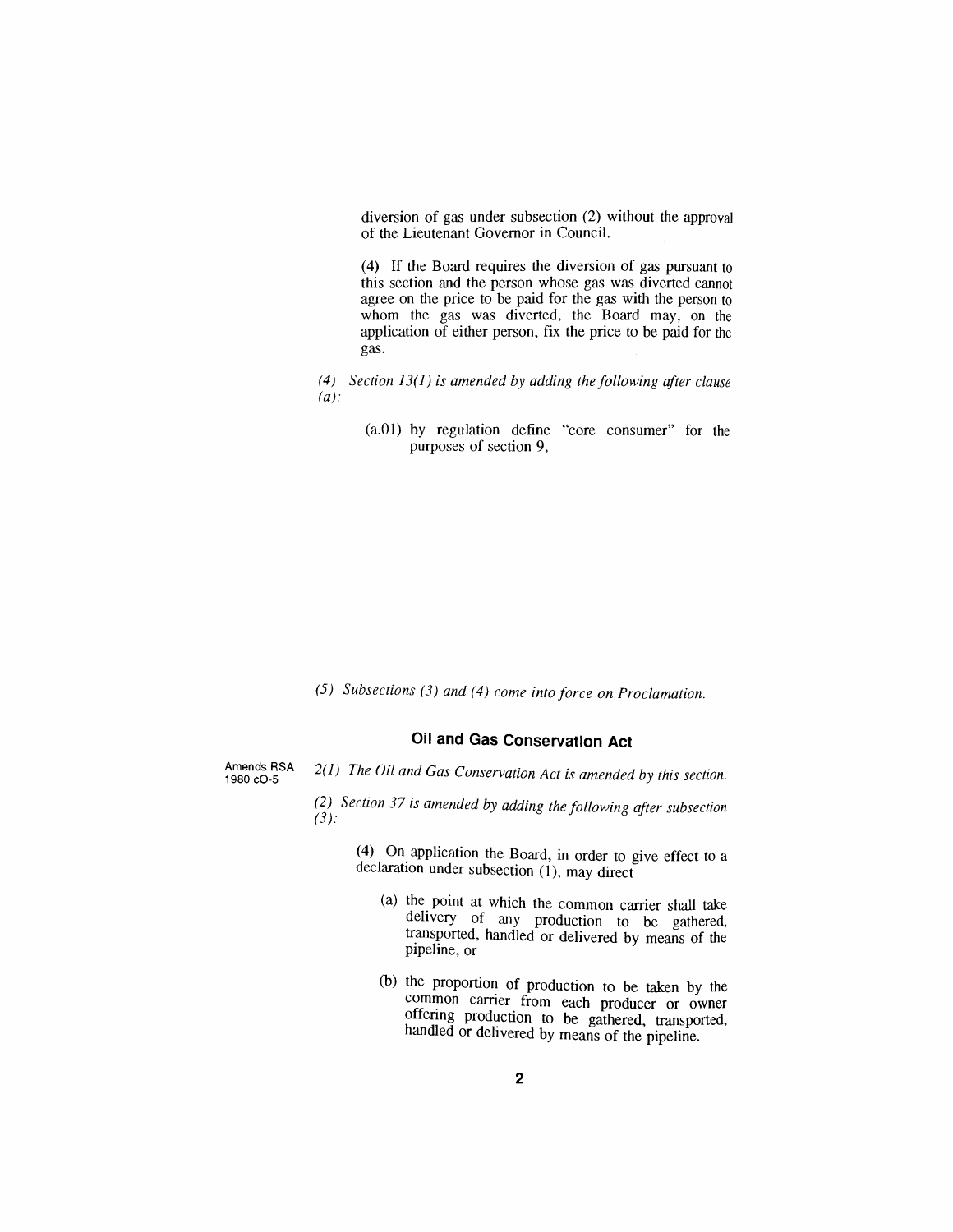- *(4) Section 13(1) presently reads:*
	- *13(1) The Lieutenant Governor in Council may*
		- *(a) by regulation vest in the Board any authority and powers considered necessary or advisable for the purpose of enabling the Board to conduct and perform its duties,*
		- *(a.1) make regulations respecting the terms or conditions to which permits or any class ofpermits are subject,*
		- *(a.2) make regulations respecting the confidentiality of records, returns and other information furnished under this Act and the communication of and access to those records and returns and that information, and*
		- *(b) make any regulations considered necessary or advisable for carrying out the provisions ofthis Act andfacilitating the efficient administration thereof.*
- *(5) Coming into force.*

#### *Oil and Gas Conservation Act*

- *2(1) Amends chapter O-5 of the Revised Statutes of Alberta 1980.*
- *(2) Section 37 presently reads:*

*37(1) On application the Board, with the approval ofthe Lieutenant Governor in Council, may from time to time declare each proprietor of a pipeline in any designated part ofAlberta or the proprietor of any designated pipeline to be a common carrier as and from a date fixed by the order for that purpose, and on the making of the approved declaration the proprietor is a common carrier of oil, gas or synthetic crude oil or any 2 or all of them in accordance with the declaration.*

*(2) No proprietor of a pipeline who is a common carrier shall directly or indirectly make or cause to be made or suffer or allow to be made any discrimination of any kind as between any of the persons for whom any oil, gas or synthetic crude oil is gathered, transported, handled or delivered by means of the pipeline.*

*2 Explanatory Notes*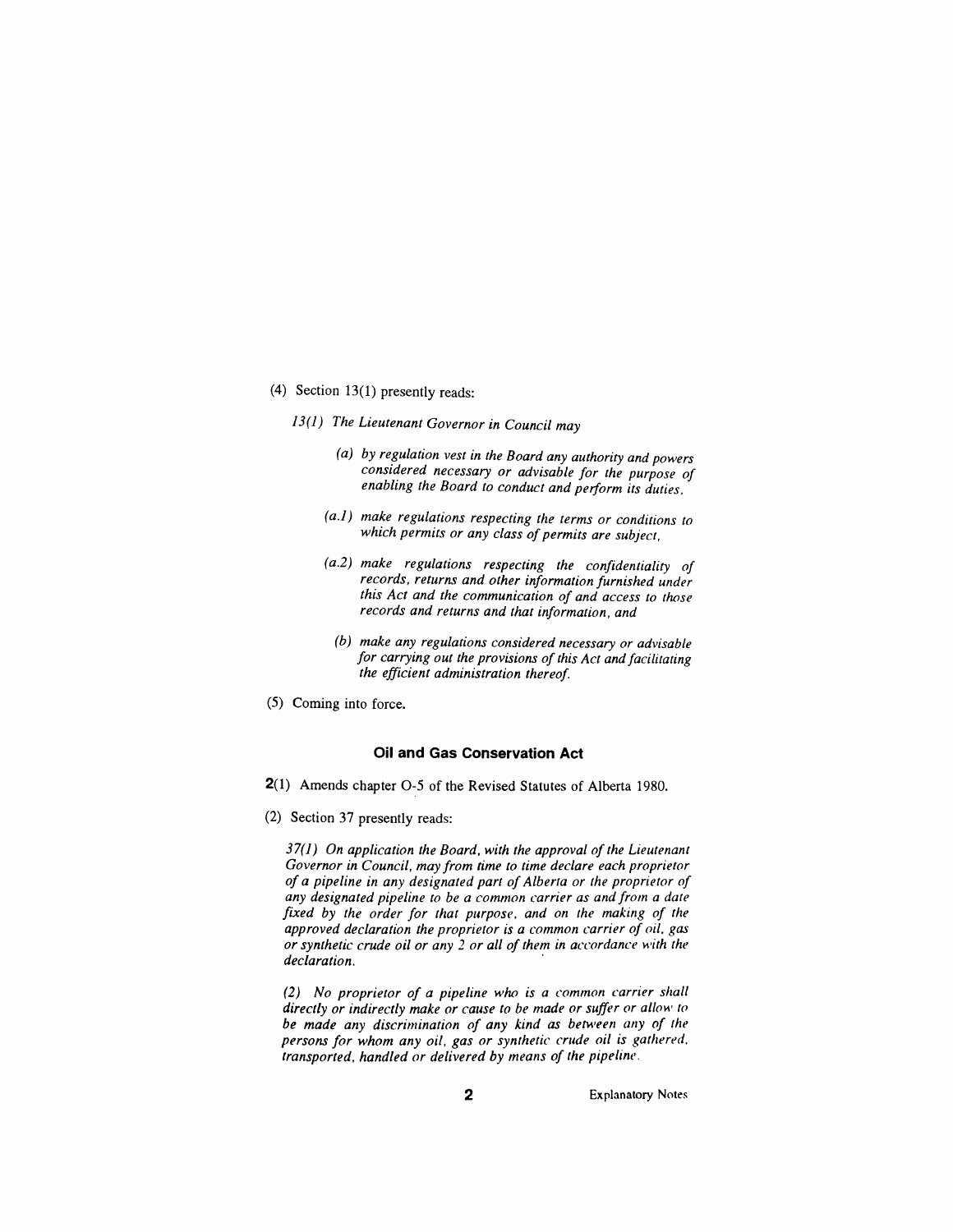### *(3) Section 40(4) is repealed and the following is substituted:*

*(4) On application the Board, in order to give effect to a declaration under subsection (1), may direct*

- *(a) the point at which the common purchaser shall take delivery of any gas offered for sale to it, or*
- *(b) the proportion of the common purchaser'<sup>s</sup> acquisitions of gas from the pool that it shall purchase from each producer or owner offering gas for sale.*

*(4) Section 42 is amended by adding thefollowing after subsection (4):*

*(5) On application the Board, in order to give effect to a declaration under subsection (1), may direct*

- *(a) the proportion of production to be processed by the common processor from each producer or owner in the pool or pools, or*
- *(b) the total amount of gas to be processed by the common processor from the pool or pools subject to the common processor declaration.*

## *Petroleum Marketing Act*

*Amends RSA 1980 cP-5*

*3(1) The Petroleum Marketing Act is amended by this section.*

*(2) Section 18(2)(a) and (b) are repealed and the following is substituted:*

- *(a) respecting information to be furnished to the Commission, the persons required to furnish that information, the form in which that information must be furnished and the time within which the information must be furnished;*
- *(b) respecting the imposition of pecuniary penalties payable to the Commission, the circumstances in which the penalties*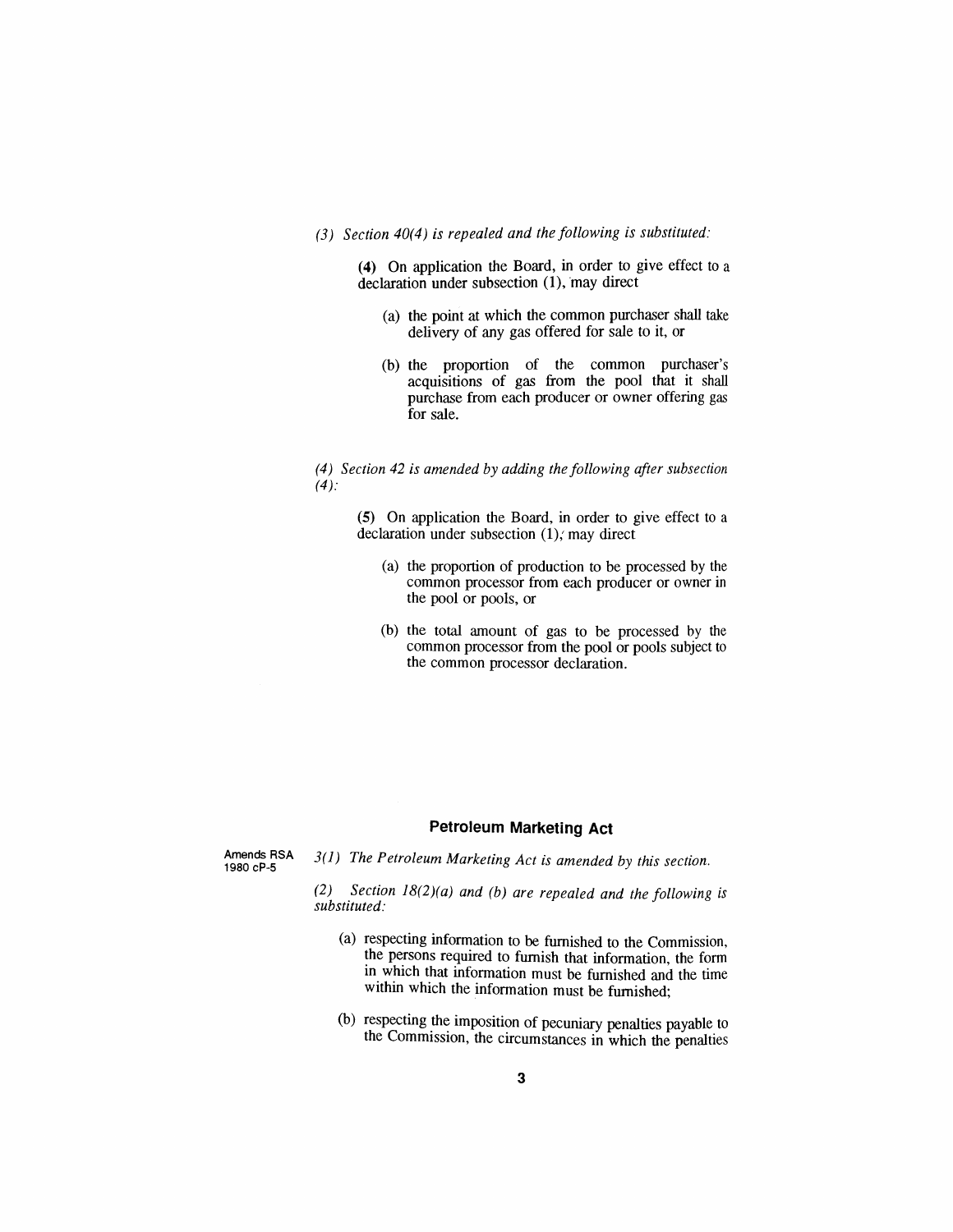*(3) No common carrier shall discriminate in favour of his own oil, gas or synthetic crude oil or oil, gas or synthetic crude oil in which he is directly or indirectly interested in whole or in part.*

*(3) Section 40(4) presently reads:*

*(4) On the application ofa common purchaser ofgas or of a person who offers gas for sale to a common purchaser of gas and who claims the common purchaser has discriminated against him contrary to this section in purchasing gas, the Board, to assist in giving effect to a declaration under subsection (1), may direct*

- *(a) the point at which the common purchaser shall take delivery of any gas offered for sale to him, or*
- *(b) the proportion of the common purchaser's acquisitions of gasfrom the pool which he shall purchase from each producer or owner offering gasfor sale to him.*
- *(4) Section 42 presently reads:*

*42(1) On application the Board, with the approval ofthe Lieutenant Governor in Council, may declare any person who is the owner or operator of a processing plant processing gas producedfrom a pool or pools in Alberta to be a common processor of gasfrom the pool or pools.*

*(2) Subsection (1) does not apply to a person declared to be a common purchaser under section 40 or when an operator has entered into a contract approved under section 12 of the Gas Utilities Act.*

*(3) Each common processor shall process gas which may be made available for processing in his plant without discrimination in favour of one producer or owner of gas as against another in the pool or pools.*

*(4) No common processor shall discriminate in favour of his own gas or gas in which he is directly or indirectly interested either in whole or in part.*

#### *Petroleum Marketing Act*

- *3(1) Amends chapter P-5 of the Revised Statutes of Alberta 1980.*
- *(2) Section 18(2) presently reads:*
	- *(2) The Lieutenant Governor in Council may make regulations*
		- *(a) respecting the reports and other information required to be supplied to the Commission by lessees and othersfor the purposes of this Part;*
		- *(b) respecting the imposition ofpecuniary penalties payable to the Commission for the late filing of any report or*

*Explanatory Notes*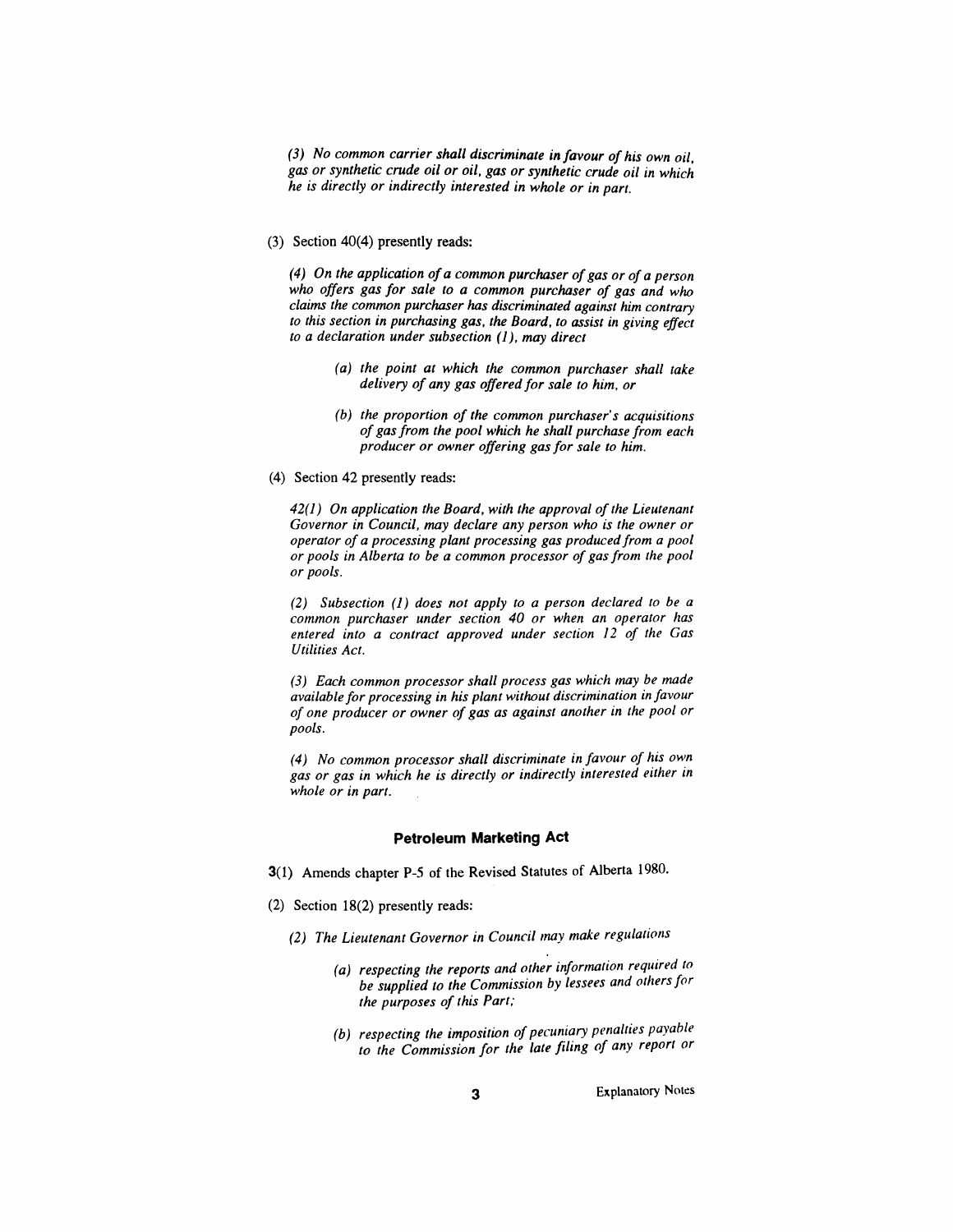*may be imposed, the persons liable to pay the penalties and the time by which the penalties must be paid;*